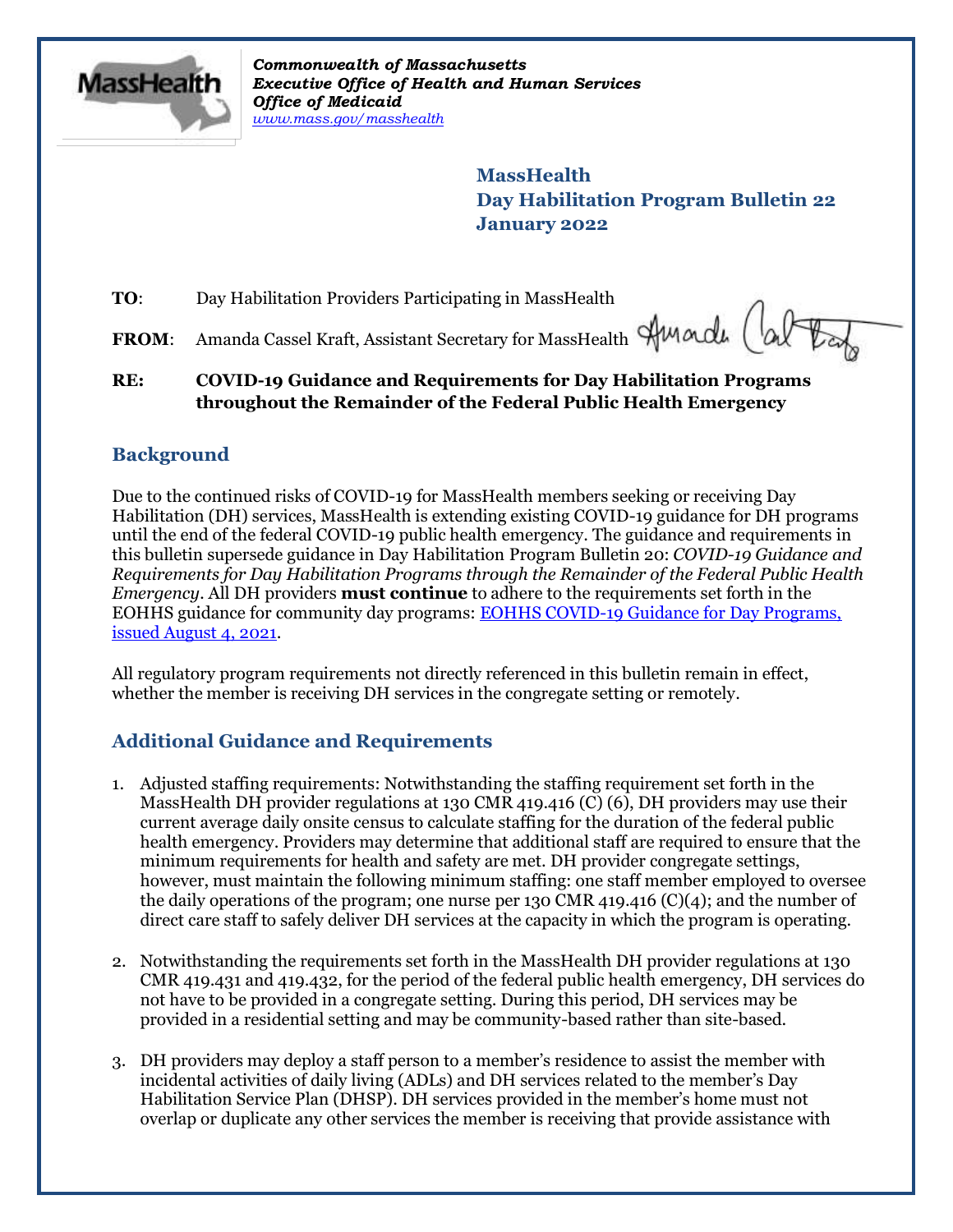**MassHealth Day Habilitation Program Bulletin 22 January 2022 Page 2 of 4**

 ADLs or therapies (e.g., residential, personal care attendant, or home health services). Please refer to [Day Habilitation Program Bulletin 21:](https://www.mass.gov/lists/masshealth-provider-bulletins-by-provider-type-d-h) *[Continuation of Hybrid Service Delivery for Day](https://www.mass.gov/lists/masshealth-provider-bulletins-by-provider-type-d-h)  [Habilitation Providers throughout the Remainder of the Federal Public Health Emergency](https://www.mass.gov/lists/masshealth-provider-bulletins-by-provider-type-d-h)* for additional guidance regarding in-person remote service provision.

- 4. An amended DHSP for remote DH services may be continued until the member returns to receiving DH services in the DH provider's congregate site. When a member returns to receiving DH services at the congregate site, the member's DHSP must be amended within 45 business days of the member's return to in-person DH services.
- 5. Traditional DH services are provided as site-based services in the program setting. DH providers must engage in transitioning members to traditional DH by the end of the federal public health emergency. Members who remain reluctant to return or for whom the DH provider is unable to accommodate the member with site-based services due to staffing shortages, transportation limitations, etc., may continue to receive remote DH services through the end of the federal public health emergency only as follows:
	- a. The DH provider must develop a *return to program plan* for members receiving only remote services. This plan must be reviewed with the member at a minimum of one time per month. The return to program plan may be incorporated into the member's existing DHSP or be a separate document. The return to program plan must be kept part of the member's permanent record and be available to MassHealth upon request. This plan must set a return to program date and a plan to meet that date. The plan should be updated accordingly to denote any changes in the member's status to return.
	- b. When providers are discussing the return to program plan with participants, risks and benefits of returning to site-based services must be incorporated into the conversations. The Risk/Benefit tool, however, is no longer required for members returning to the site-based services.
	- c. If the member indicates that they do not want to return to continue to receive DH services, either remotely or at provider's day program, the DH provider must proceed with safe discharge planning, ensuring that necessary services are aligned to meet the member's needs.
- 6. Through the end of the federal public health emergency, semiannual reviews are required to be completed by DH program staff involved in the member's DHSP and must be approved by the Day Habilitation Service Manager (DHSM) or program director and by the nursing staff. Review by additional interdisciplinary team (IDT) members (SLP, OT, PT, behavior specialist), however, is waived through the remainder of the federal public health emergency.
- 7. Through the remainder of the federal public health emergency, service needs assessments and clinical assessments (previously known as severity profiles) that expire for existing members may be completed by DHSMs or program directors. Initial service needs assessments for new admissions, however, must be completed in accordance with 130 CMR 419.417 and involve all IDT members.
- 8. DH providers with more than one site location may transfer members to one of their alternate site locations for congregate or remote DH services, if the member, caregiver, and service coordinators are all in agreement and the transfer is clearly documented in the member's record. The documentation must include COVID-19 federal public health emergency language.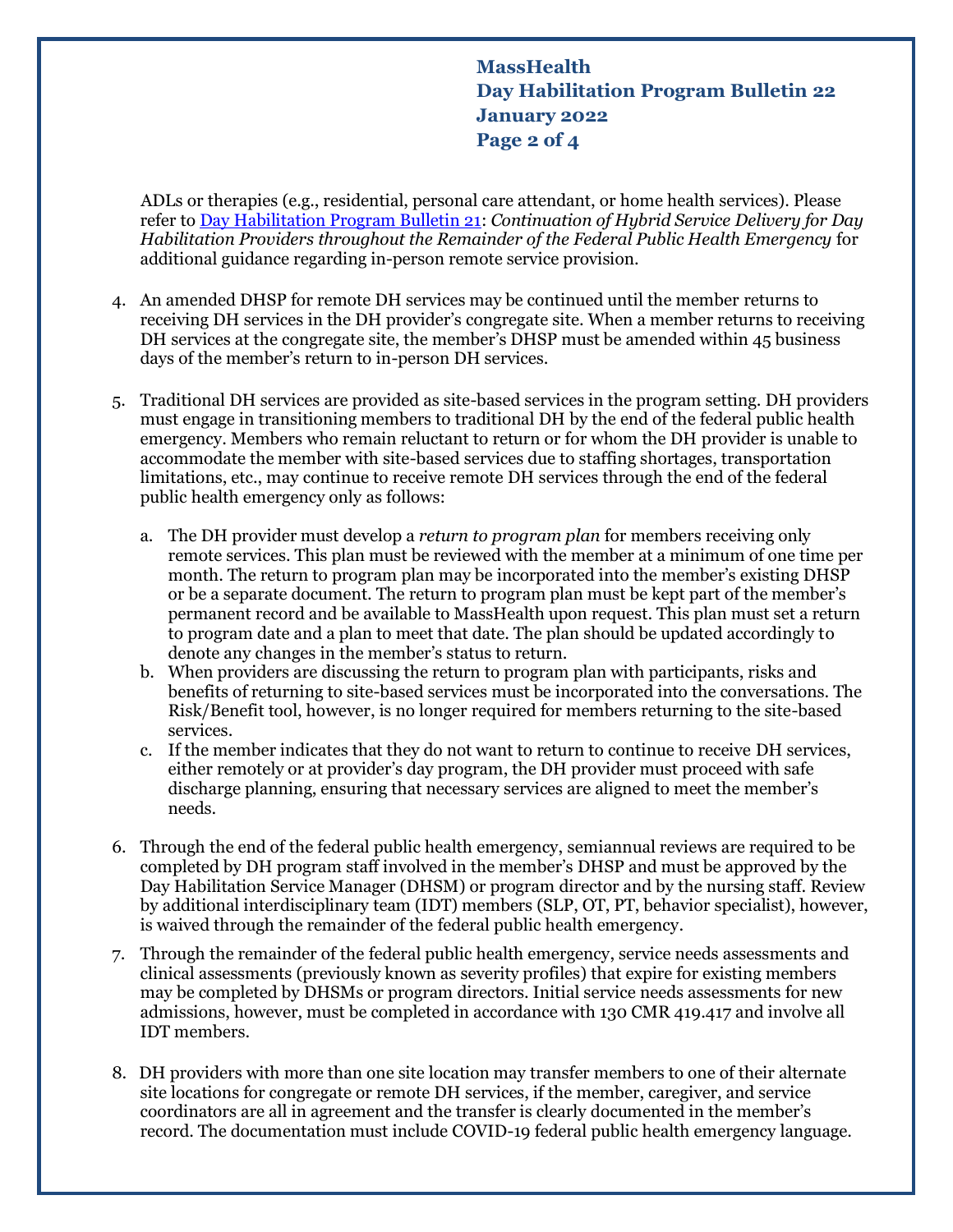**MassHealth Day Habilitation Program Bulletin 22 January 2022 Page 3 of 4**

- 9. Admissions to DH can occur only if the DH provider is able to conduct the required assessments for the member in-person, either in the congregate setting or in the individual's residence or other mutually agreed-upon location.
- 10. Notwithstanding the requirements set forth in the MassHealth DH provider regulations at 130 CMR 419.407(A)(2)(a), for the period of the federal public health emergency, new admissions to DH can occur with a copy of their most recent annual physical exam along with documentation from an office or telehealth visit to their PCP within the last year.
- 11. A member may attend an alternate DH program for any reason, including the closure of the member's original provider, to receive the service delivery that best aligns with the member's needs. DH providers may utilize the existing service needs assessment (SNA) and clinical assessment (CA) from the site the member transferred from. Once the transferred SNA and CA expire, the first SNA and CA completed by the new DH provider must be done in-person by the professional IDT members (OT, PT, SLP, behavior specialist). If the member is entirely new to DH, all required assessments must be completed by the new DH provider, in accordance with MassHealth regulations and guidance. Assessments must be completed in person in the congregate setting, in the participant's residence, or at some other mutually agreed-upon location.
- 12. If a member has been discharged from their DH program during the federal public health emergency and later expresses interest in returning to their DH provider's DH program, the DH provider must complete the admission process. Original admissions documentation from their referring entities may be used (130 CMR 419.407 (A)(2)). A complete SNA and CA (previously known as severity profile) must be completed by the DH provider's IDT to determine if there has been any change in the member's need level.
- 13. Regardless of payer source, if any DH participant attending the DH provider's congregate site tests positive for COVID-19, the DH provider must submit a report to MassHealth in the format requested by MassHealth. If a staff member working at the DH provider's congregate site tests positive for COVID-19, the DH provider must also notify MassHealth in the format requested by MassHealth. In either case, MassHealth may request the provider's COVID-19 screening plan, isolation and discharge plan, and communication plan.

**Immediate Reporting Required**: If a DH provider is informed that a staff member, participant, or vendor tests positive for COVID-19, the provider must immediately, within 24 hours, complete the following four steps.

- 1) Inform the Local Board of Health (LBOH) and work with them to develop appropriate communication messages.
- 2) Inform employees and participants and caregiver/guardians of the confirmed case in a manner that protects the affected individual's confidentiality.
- 3) Call th[e DPH Epidemiology Line](https://www.mass.gov/service-details/contact-information-for-surveillance-reporting-and-control) at (617) 983-6800 if needed, allowing providers to receive appropriate infection control guidance.
- 4) Inform MassHealth by submitting the online form: [Adult Day Health Positive COVID-19](https://app.keysurvey.com/f/41540929/1e0d/)  [Reporting Form.](https://app.keysurvey.com/f/41540929/1e0d/)
- 15. DH providers must frequently check the Centers for Disease Control and Prevention (CDC) website, the Massachusetts DPH website, and the MassHealth website and guidance to ensure that they are informed of, and implementing, the most current guidance.